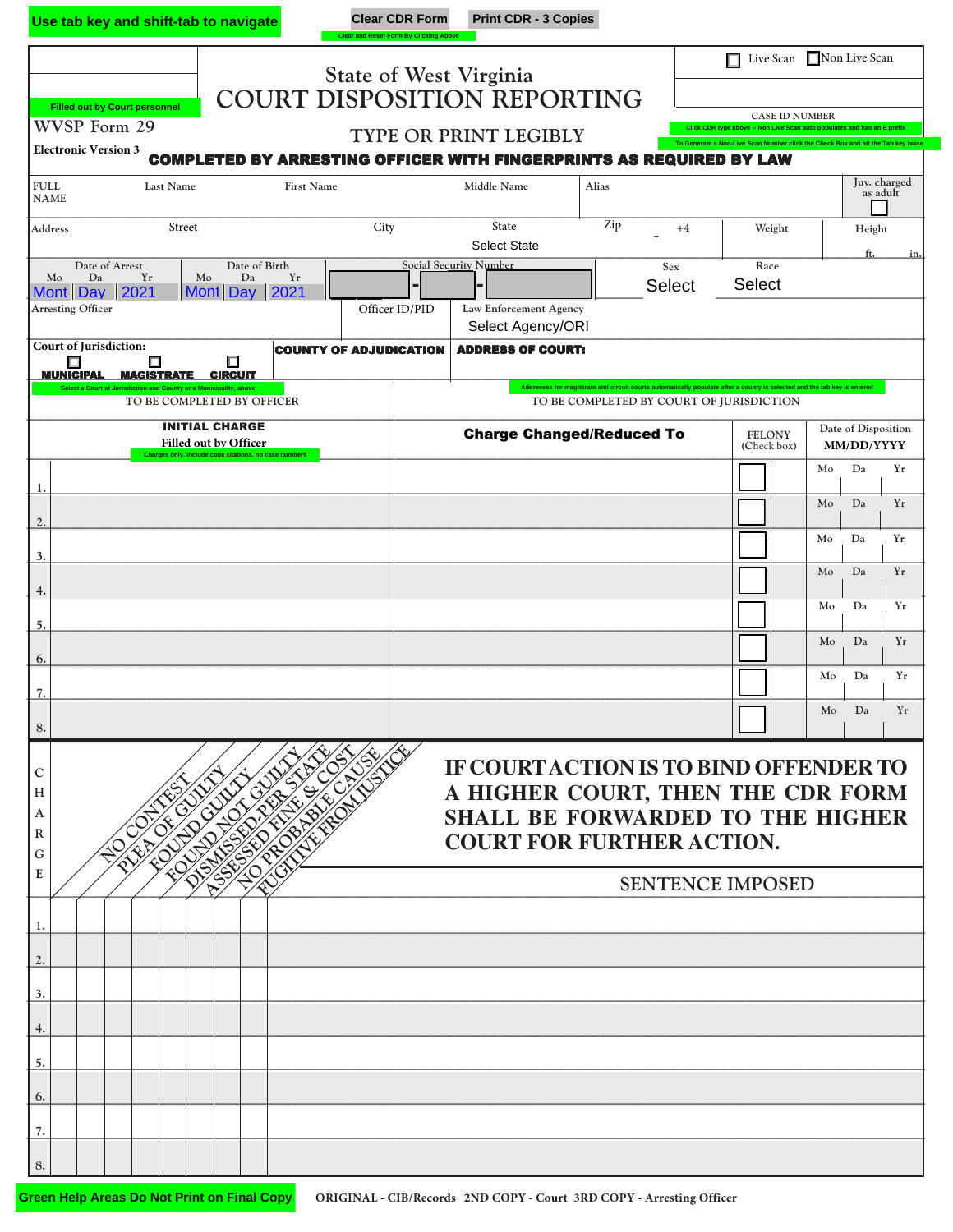|--|--|

**Use tab key and shift-tab to navigate**

|                                                                                                                                   |                                 | Live Scan Non Live Scan<br>$\Box$ |                                                                       |               |                         |                |                              |  |  |  |  |
|-----------------------------------------------------------------------------------------------------------------------------------|---------------------------------|-----------------------------------|-----------------------------------------------------------------------|---------------|-------------------------|----------------|------------------------------|--|--|--|--|
| <b>Court Case Number</b>                                                                                                          |                                 | <b>State of West Virginia</b>     | COURT DISPOSITION REPORTING                                           |               |                         |                |                              |  |  |  |  |
| WVSP Form 29                                                                                                                      |                                 |                                   | <b>CASE ID NUMBER</b><br>TYPE OR PRINT LEGIBLY                        |               |                         |                |                              |  |  |  |  |
| <b>Electronic Version 3</b><br><b>COMPLETED BY ARRESTING OFFICER WITH FINGERPRINTS AS REQUIRED BY LAW</b>                         |                                 |                                   |                                                                       |               |                         |                |                              |  |  |  |  |
| <b>FULL</b><br>Last Name<br><b>NAME</b>                                                                                           | <b>First Name</b>               |                                   | Middle Name                                                           | Alias         |                         |                | Juv. charged<br>as adult     |  |  |  |  |
| Street<br>Address                                                                                                                 |                                 | City                              | State<br><b>Select State</b>                                          | Zip           | $+4$                    | Weight         | Height<br>ft<br><u>in.</u>   |  |  |  |  |
| Date of Arrest<br>Da<br>Yr<br>Mo                                                                                                  | Date of Birth<br>Da<br>Yr<br>Mo |                                   | <b>Social Security Number</b>                                         | Sex<br>Select |                         | Race<br>Select |                              |  |  |  |  |
| 2021<br><b>Month</b><br>Day<br>Month<br><b>Arresting Officer</b>                                                                  | 2021<br>Day                     | Officer ID/PID                    | Law Enforcement Agency<br>Select Agency/ORI                           |               |                         |                |                              |  |  |  |  |
| <b>Court of Jurisdiction:</b><br>π<br>□                                                                                           | □                               | <b>COUNTY OF ADJUDICATION</b>     | <b>ADDRESS OF COURT:</b>                                              |               |                         |                |                              |  |  |  |  |
| <b>MUNICIPAL</b><br><b>CIRCUIT</b><br><b>MAGISTRATE</b><br>TO BE COMPLETED BY COURT OF JURISDICTION<br>TO BE COMPLETED BY OFFICER |                                 |                                   |                                                                       |               |                         |                |                              |  |  |  |  |
|                                                                                                                                   | <b>INITIAL CHARGE</b>           |                                   | <b>Charge Changed/Reduced To</b>                                      | <b>FELONY</b> | Date of Disposition     |                |                              |  |  |  |  |
|                                                                                                                                   | Filled out by Officer           |                                   |                                                                       |               |                         | (Check box)    | MM/DD/YYYY<br>Da<br>Yr<br>Mo |  |  |  |  |
| 9.                                                                                                                                |                                 |                                   |                                                                       |               |                         |                | Yr<br>Da<br>Mo               |  |  |  |  |
| 10.                                                                                                                               |                                 |                                   |                                                                       |               |                         |                | Da<br>Yr<br>Mo               |  |  |  |  |
| 11.                                                                                                                               |                                 |                                   |                                                                       |               |                         |                | Da<br>Yr<br>Mo               |  |  |  |  |
| 12.                                                                                                                               |                                 |                                   |                                                                       |               |                         |                | Da<br>Yr<br>Mo               |  |  |  |  |
| 13.                                                                                                                               |                                 |                                   |                                                                       |               |                         |                | Da<br>Mo<br>Yr               |  |  |  |  |
| 14.                                                                                                                               |                                 |                                   |                                                                       |               |                         |                | Da<br>Yr<br>Mo               |  |  |  |  |
| 15.                                                                                                                               |                                 |                                   |                                                                       |               |                         |                | Yr<br>Mo<br>Da               |  |  |  |  |
| 16.                                                                                                                               |                                 |                                   |                                                                       |               |                         |                |                              |  |  |  |  |
| C                                                                                                                                 |                                 | CAUSE                             | IF COURT ACTION IS TO BIND OFFENDER TO                                |               |                         |                |                              |  |  |  |  |
| н<br>A                                                                                                                            | 611                             |                                   | A HIGHER COURT, THEN THE CDR FORM<br>SHALL BE FORWARDED TO THE HIGHER |               |                         |                |                              |  |  |  |  |
| ${\bf R}$                                                                                                                         | PROB'                           |                                   | <b>COURT FOR FURTHER ACTION.</b>                                      |               |                         |                |                              |  |  |  |  |
| G<br>E                                                                                                                            | <b>ASSESSED</b>                 |                                   |                                                                       |               | <b>SENTENCE IMPOSED</b> |                |                              |  |  |  |  |
|                                                                                                                                   |                                 |                                   |                                                                       |               |                         |                |                              |  |  |  |  |
| 9.<br>10.                                                                                                                         |                                 |                                   |                                                                       |               |                         |                |                              |  |  |  |  |
| 11.                                                                                                                               |                                 |                                   |                                                                       |               |                         |                |                              |  |  |  |  |
| 12.                                                                                                                               |                                 |                                   |                                                                       |               |                         |                |                              |  |  |  |  |
| 13.                                                                                                                               |                                 |                                   |                                                                       |               |                         |                |                              |  |  |  |  |
| 14.                                                                                                                               |                                 |                                   |                                                                       |               |                         |                |                              |  |  |  |  |
| 15.                                                                                                                               |                                 |                                   |                                                                       |               |                         |                |                              |  |  |  |  |
| 16.                                                                                                                               |                                 |                                   |                                                                       |               |                         |                |                              |  |  |  |  |